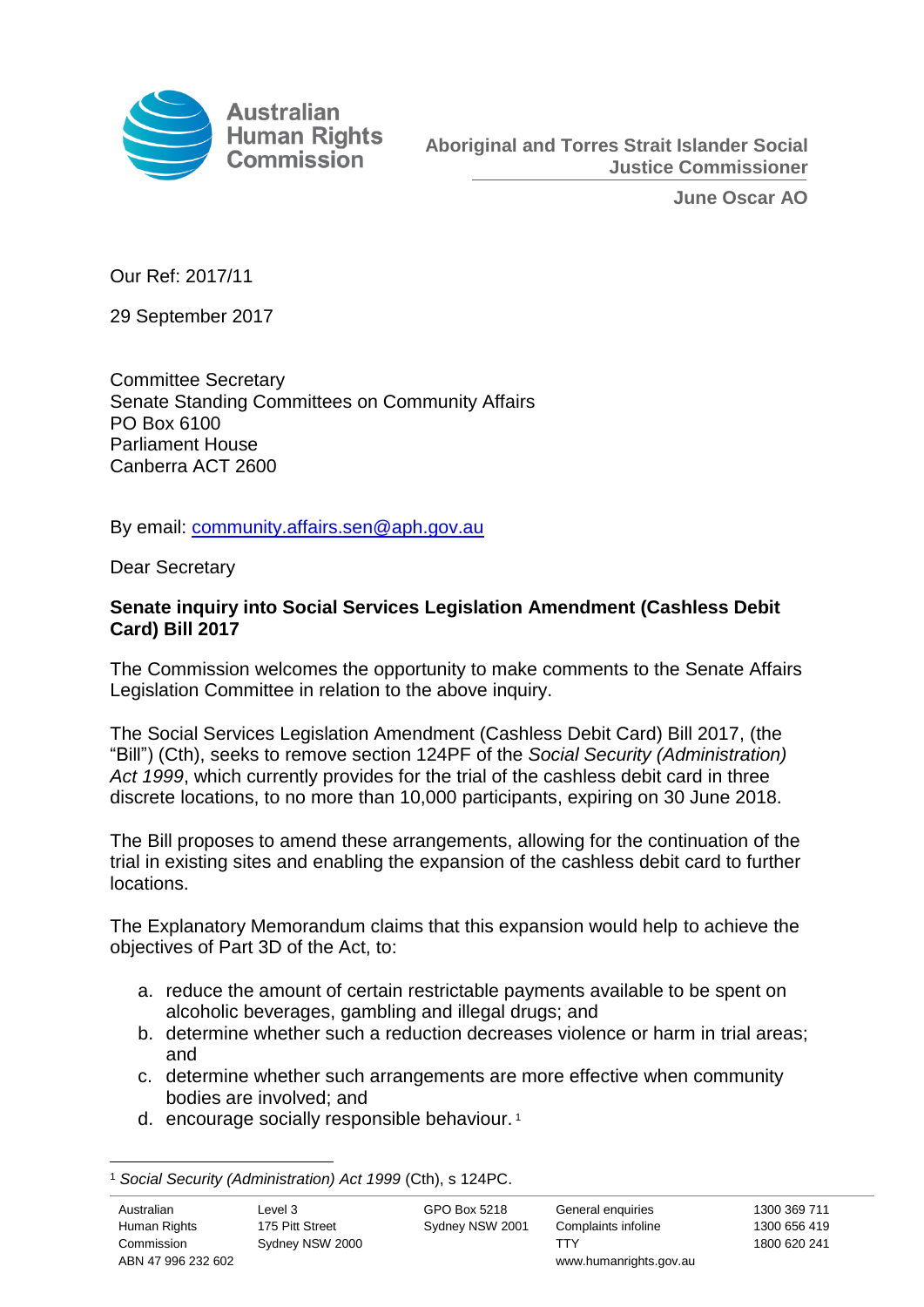## **Human rights concerns**

 $\overline{a}$ 

As a form of income management, the Social Services Legislation Amendment (Cashless Debit Card) Bill 2017 raises a number of human rights concerns, specifically around the right to social security, the right to a private life and the right to equality and non-discrimination.

The Commission has previously reported its concerns about the cashless debit card (also known as the Healthy Welfare Card) in our submission to the Inquiry into the Social Security Legislation Amendment (Debit Card Trial) Bill 2015 and in the Social Justice and Native Title reports for 2015 and 2016. 2

The Commission has particularly been concerned about the effects of these income management measures in relation to Aboriginal and Torres Strait Islander peoples, whom we have previously identified to be a group that are disproportionately impacted by such measures.<sup>3</sup> As at September 2016, 75% of trial participants in Ceduna and 82% of trial participants in the East Kimberley were Indigenous.<sup>4</sup>

Whilst the Explanatory Memorandum acknowledges that trials of the cashless debit card are already underway in areas with high Indigenous populations, it proposes that future sites will give priority to locations with lower proportions of Aboriginal and Torres Strait Islander peoples.<sup>5</sup>

The Commission remains concerned that the measures will continue to disproportionately affect Aboriginal and Torres Strait Islander people, not just in the existing locations of the East Kimberley and Ceduna where Indigenous populations are high, but also in future locations.

This is the case because the measures proposed in the Bill target a section of the population who are receiving income support payments.

```
http://www.aph.gov.au/DocumentStore.ashx?id=14a9925c-245c-4a2e-9bfa-
```
[eeb6c843e505&subId=403485;](http://www.aph.gov.au/DocumentStore.ashx?id=14a9925c-245c-4a2e-9bfa-eeb6c843e505&subId=403485) Mick Gooda, Aboriginal and Torres Strait Islander Social Justice Commissioner, *Social Justice and Native Title Report 2016*, 88-97, At

<http://www.humanrights.gov.au/sites/default/files/document/publication/SJRNTR2015.pdf>*.*

<sup>2</sup> Mick Gooda, Aboriginal and Torres Strait Islander Social Justice Commissioner, *Submission to the Senate Standing Committee on Community Affairs*, Inquiry into the *Social Security Legislation Amendment (Debit Card Trial) Bill 2015*, 6 October 2015, At

[http://www.humanrights.gov.au/sites/default/files/document/publication/AHRC\\_SJNTR\\_2016.pdf;](http://www.humanrights.gov.au/sites/default/files/document/publication/AHRC_SJNTR_2016.pdf) Mick Gooda, Aboriginal and Torres Strait Islander Social Justice Commissioner, *Social Justice and Native Title Report 2015*, 55-58, At

<sup>3</sup> Mick Gooda, Aboriginal and Torres Strait Islander Social Justice Commissioner, *Submission to the Senate Standing Committee on Community Affairs*, Inquiry into the *Social Security Legislation Amendment (Debit Card Trial) Bill 2015*, 6 October 2015, 5.

<sup>4</sup> Mick Gooda, Aboriginal and Torres Strait Islander Social Justice Commissioner, *Social Justice and Native Title Report 2016*, 91-92. See also Orima Research, 'Cashless debit card trial evaluation: final evaluation report' (Department of Social Services, 2017), 38, showing similar proportions as at June 2017.

<sup>5</sup> Social Services Legislation Amendment (Cashless Debit Card) Bill 2017, Statement of compatibility with human rights, 4, 7.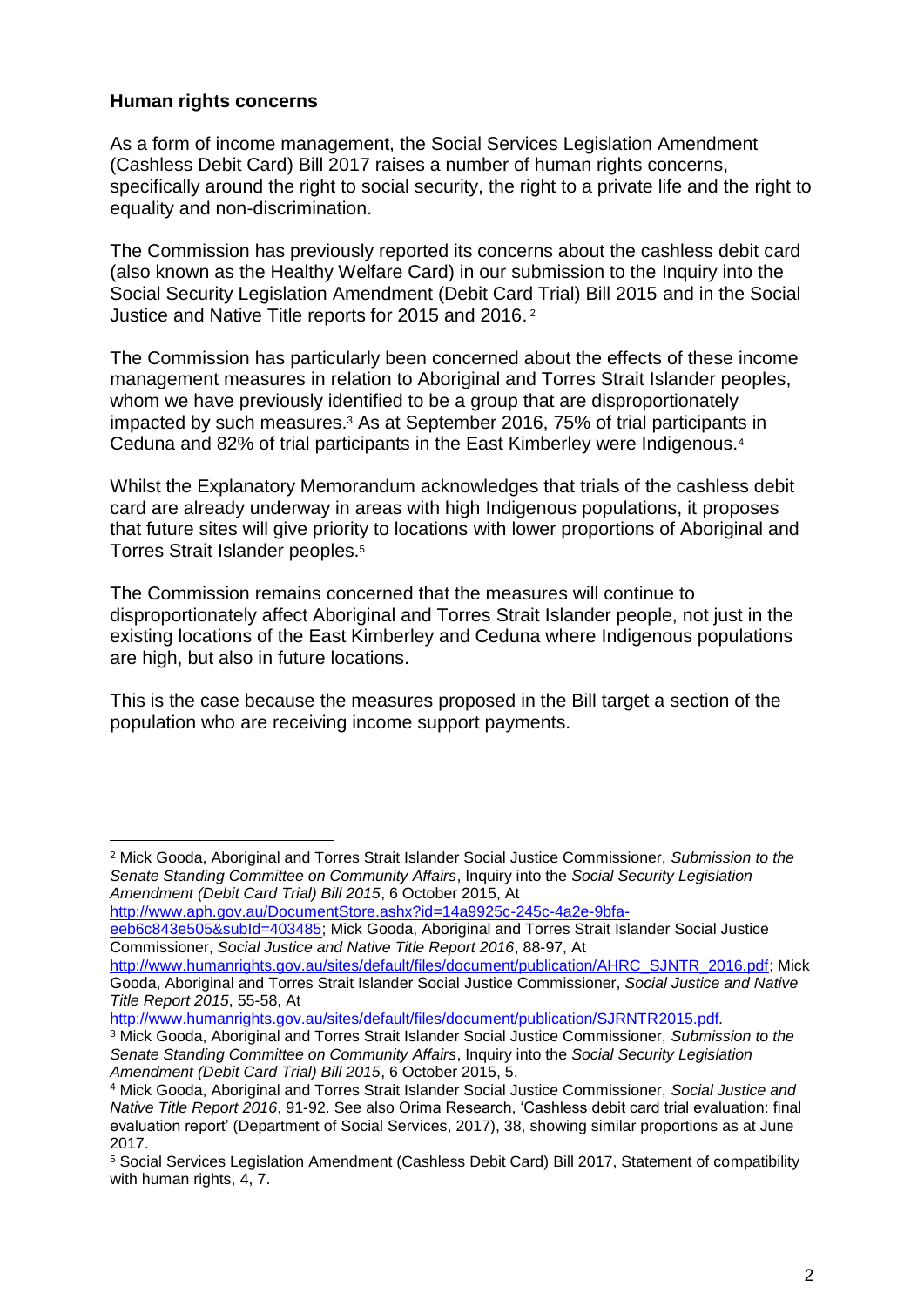Hence, whilst the measures may not directly target Aboriginal and Torres Strait Islander peoples, their practical effect will unduly impact upon them, as government pensions and allowances are a main source of income for approximately 46.9% of this group.<sup>6</sup>

There are therefore concerns about whether the measures are inconsistent with the *Racial Discrimination Act 1975* (Cth) and guarantee Aboriginal and Torres Strait Islander peoples equality before the law.

The Commission considers that the measures are not proportionate to the benefits sought by the Bill because their purpose could be achieved through other, less restrictive means and emphasises what it considers to be the preferred features of a system of income management:

- an approach that enables participants to voluntarily opt-in, rather than an automatic quarantining model (which then relies upon individual applications for exemptions)
- an approach that utilises income management as a 'last resort', particularly for targeted risk areas such as child protection (that is supported by case management and support services), similar to the Family Responsibilities Commission model in Queensland
- measures that are applied for a defined period and in a manner proportionate to the context.<sup>7</sup>

The Commission does not accept the arguments in the Statement of Compatibility with Human Rights that the measures justifiably limit the right to social security, privacy and non-discrimination and equality in pursuit of the objectives of Part 3D of the Act. 8

As non-voluntary measures, they are applied to all income support recipients of working age in the trial areas,<sup>9</sup> including those who do not have any issues with drugs, alcohol or gambling.

For the reasons outlined above and in the Commission's previous submissions, the Commission does not agree with the assessment that the Bill or existing cashless debit card measures are compatible with human rights standards.<sup>10</sup>

 $\overline{a}$ <sup>6</sup> Productivity Commission, *Overcoming Indigenous Disadvantage Report 2016*, 9.31. At: [https://www.pc.gov.au/research/ongoing/overcoming-indigenous-disadvantage/2016/report](https://www.pc.gov.au/research/ongoing/overcoming-indigenous-disadvantage/2016/report-documents/oid-2016-chapter9-economic-participation.pdf)[documents/oid-2016-chapter9-economic-participation.pdf.](https://www.pc.gov.au/research/ongoing/overcoming-indigenous-disadvantage/2016/report-documents/oid-2016-chapter9-economic-participation.pdf)

<sup>&</sup>lt;sup>7</sup> Australian Human Rights Commission, Submission No 76 to Senate Standing Committees on Community Affairs, *Inquiry into the Welfare Reform and Reinstatement of Racial Discrimination Act Bill 2009 and other Bills* (10 February 2010), 26.

<sup>8</sup> Social Services Legislation Amendment (Cashless Debit Card) Bill 2017, Statement of compatibility with human rights, 7-8.

<sup>9</sup> Orima Research, 'Cashless debit card trial evaluation: final evaluation report', (Department of Social Services, 2017) 3.

<sup>&</sup>lt;sup>10</sup> Social Services Legislation Amendment (Cashless Debit Card) Bill 2017, Statement of compatibility with human rights, 8.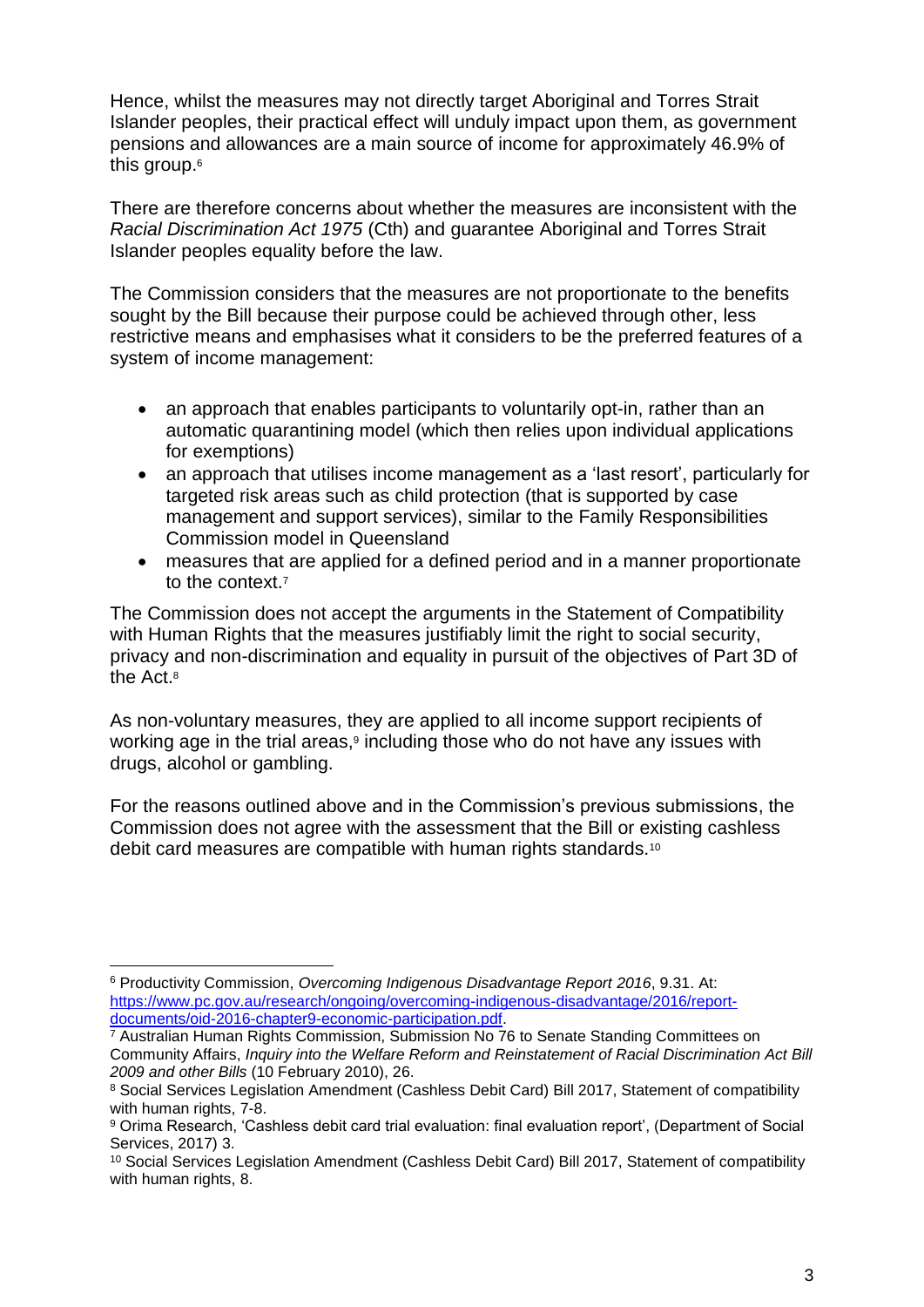# **Limitations of the independent evaluation**

The Commission notes the recent release of a report, which was commissioned by the Government to provide an independent evaluation of the cashless debit card in both the East Kimberley and Ceduna regions.<sup>11</sup>

The information provided by the Orima report offers mixed evidence regarding the effectiveness of the measures. Whilst the report indicates some positive findings in relation to perceptions of safety and levels of alcohol and gambling reduction, it also raises a number of concerns regarding the measures, such as:

- almost a third of participants stated that the Trial had actually made their and their children's lives worse <sup>12</sup>
- limited evidence of crime reduction
- occurrence of "grog running", humbugging and gambling with debit cards<sup>13</sup>
- instances of swapping goods and services for cash well below their value,<sup>14</sup> and
- purchase of substitute cards.

 $\overline{a}$ 

It is difficult to attribute the reported positive effects to the current trials as distinct from other factors such as increased support services, and other policy interventions. <sup>15</sup> This is further exacerbated by the self-reporting nature of the report's findings, which the evaluation itself states should be interpreted with caution and are subject to desirability bias.<sup>16</sup>

However, it is important to consider that where people have experienced modest benefits as a result of income management, when compared to its stated objectives.<sup>17</sup> that these need to be weighed against its significant drawbacks.

The Commission does not accept that it is appropriate to extend these measures to additional sites in order to "build on these positive findings, and offer an opportunity to continue to test the card's effectiveness in different settings and on a larger

<sup>11</sup> Department of Social Services Website. At: [https://www.dss.gov.au/families-and-children/programs](https://www.dss.gov.au/families-and-children/programs-services/welfare-quarantining/cashless-debit-card-trial-evaluation-reports)[services/welfare-quarantining/cashless-debit-card-trial-evaluation-reports.](https://www.dss.gov.au/families-and-children/programs-services/welfare-quarantining/cashless-debit-card-trial-evaluation-reports)

<sup>&</sup>lt;sup>12</sup> Orima Research, 'Cashless debit card trial evaluation: final evaluation report', (Department of Social Services, 2017) 82, 88-89, 118.

<sup>13</sup> Orima Research, 'Cashless debit card trial evaluation: final evaluation report', (Department of Social Services, 2017) 86.

<sup>14</sup> Orima Research, 'Cashless debit card trial evaluation: final evaluation report', (Department of Social Services, 2017), 88-89.

<sup>15</sup> L Buckmaster and C Ey, *Is income management working?*, Background note, Parliamentary Library, Canberra, 5 June 2012. At:

[http://parlinfo.aph.gov.au/parlInfo/search/display/display.w3p;query=Id%3A%22library%2Fprspub%2F](http://parlinfo.aph.gov.au/parlInfo/search/display/display.w3p;query=Id%3A%22library%2Fprspub%2F1603602%22) [1603602%22.](http://parlinfo.aph.gov.au/parlInfo/search/display/display.w3p;query=Id%3A%22library%2Fprspub%2F1603602%22)

At[:http://www.aph.gov.au/About\\_Parliament/Parliamentary\\_Departments/Parliamentary\\_Library/pubs/](http://www.aph.gov.au/About_Parliament/Parliamentary_Departments/Parliamentary_Library/pubs/BN/2011-2012/IncomeManagement#_Toc326674769) [BN/2011-2012/IncomeManagement#\\_Toc326674769](http://www.aph.gov.au/About_Parliament/Parliamentary_Departments/Parliamentary_Library/pubs/BN/2011-2012/IncomeManagement#_Toc326674769)

<sup>&</sup>lt;sup>16</sup> Orima Research, 'Cashless debit card trial evaluation: final evaluation report', (Department of Social Services, 2017) 118.

<sup>17</sup> Department of Social Services, *Guide to Social Security Law* [11.1.1.30] [http://guides.dss.gov.au/guide-social-security-law/11/1/1/30.](http://guides.dss.gov.au/guide-social-security-law/11/1/1/30)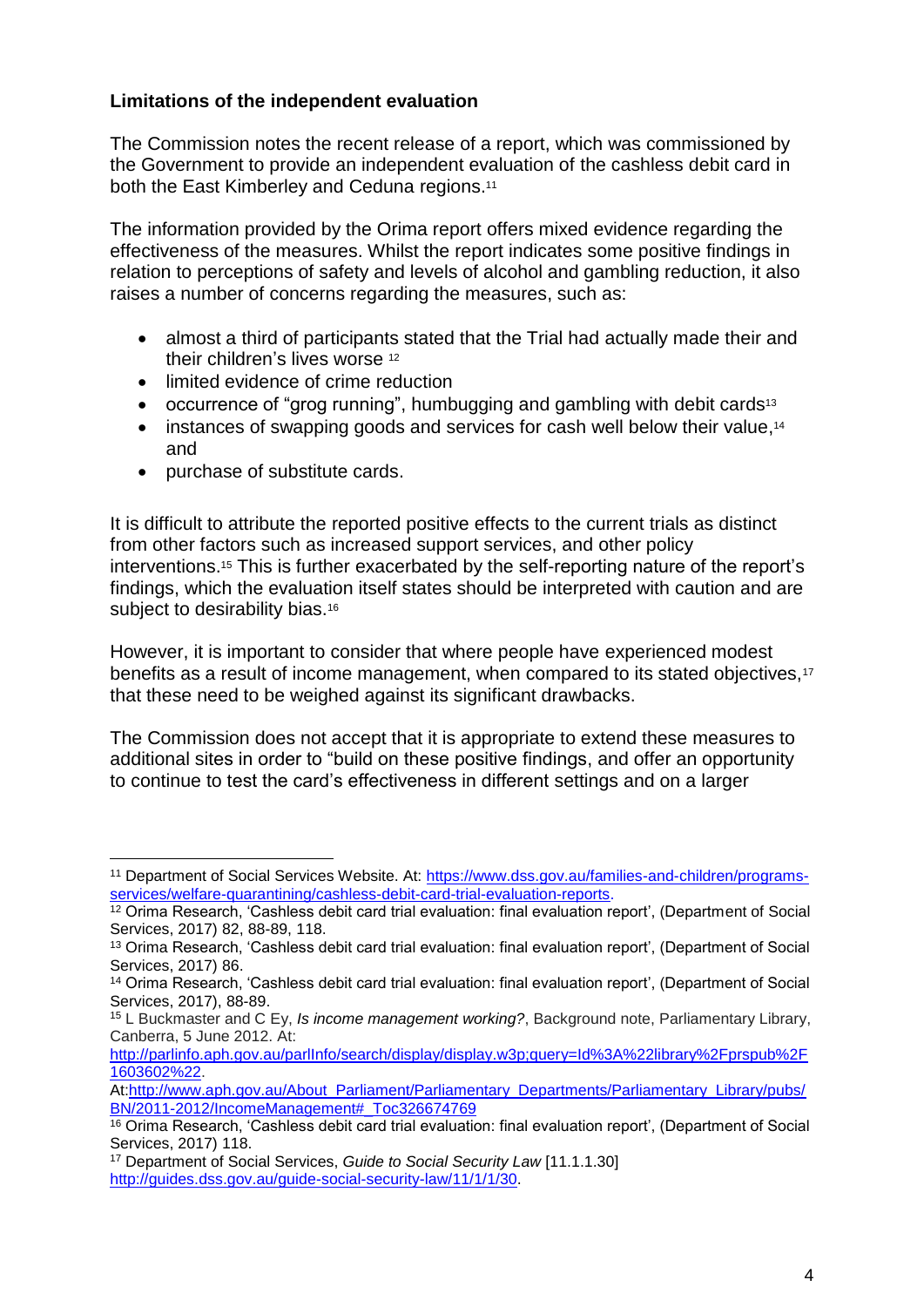scale". <sup>18</sup> There is limited evidence to demonstrate that previous income management efforts have been effective and this is confirmed by the findings from the Orima report.

The Commission is therefore of the view that these measures unjustifiably impinge on the rights of trial participants, for little substantive benefit.

# **Community-driven approach**

The Commission respects community-led efforts to build a better future for individuals, families and the broader community. However, should a community choose to introduce income management measures, these measures need to be underpinned by participation in decision making, based on free, prior and informed consent and good faith.

The Commission believes that community governance structures and processes should be developed with the aim of empowering community members to take control of their own identified issues and aspirations. As such, income management measures should be applied on a case-by-case basis, upon assessment of particular circumstances of individuals and with access to appropriate support.

# **Conclusion**

 $\overline{a}$ 

Human rights protections are inadequately addressed in the Bill, the Explanatory Memorandum and in the Statement of Compatibility. The Commission is particularly concerned about the non-voluntary nature of the measures, and the disproportionate impact on Aboriginal and Torres Strait Islander peoples and those income support recipients who do not have drug, alcohol or gambling concerns.

The Commission is of the view that income management measures which are imposed and not community-driven lack efficacy.

The Commission is of the view that less intrusive measures aimed at changing behaviour rather than limiting access to and use of income will be more effective. It is for this reason that the Commission welcomes the investment of support services into these communities, but hopes that the appropriateness and level of engagement with such services improves.<sup>19</sup>

In light of these views, the Commission does not support the expansion of these measures as outlined in the Bill.

<sup>18</sup> Social Services Legislation Amendment (Cashless Debit Card) Bill 2017, Statement of compatibility with human rights, 3.

<sup>&</sup>lt;sup>19</sup> According to the Orima report, only 19% of those surveyed indicated that they used the drug and alcohol support services provided. Orima Research, 'Cashless debit card trial evaluation: final evaluation report', (Department of Social Services, 2017) 8.